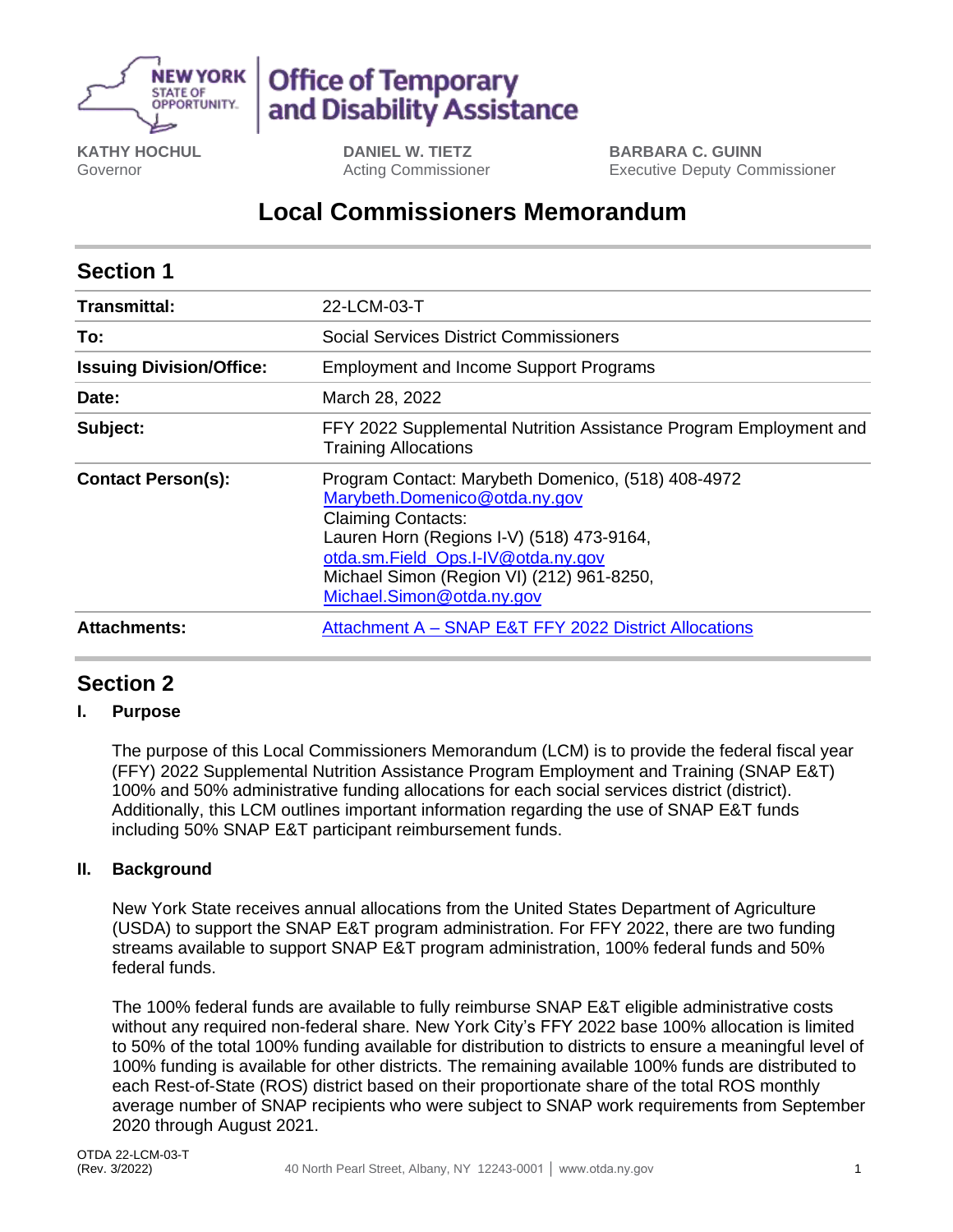The federal 50% SNAP E&T funds are available to reimburse 50% of SNAP E&T eligible expenditures with the remainder supported with local non-federal funds. Each district's 50% SNAP E&T allocation is based on the district's SNAP E&T claiming history. The total amount of 50% SNAP E&T funds available is limited based on New York's FFY 2022 50% SNAP E&T allocation.

District FFY 2022 SNAP E&T administrative allocations are available to reimburse SNAP E&T eligible expenditures incurred from October 1, 2021 through September 30, 2022, subject to the availability of federal SNAP E&T funds. Once a district spends its 100% SNAP E&T allocation, any additional SNAP E&T eligible claims must be submitted against the 50% SNAP E&T allocation. Districts are encouraged to fully claim 100% funds before claiming 50% funds. All claims for FFY 2022 100% SNAP E&T reimbursement must be final accepted in the Automated Claiming System no later than February 1, 2023.

Funds to support participant reimbursements or dependent care costs for SNAP E&T are not included in the 100% or 50% SNAP E&T administrative allocations made available through this LCM. Participant reimbursements, including transportation necessary for a SNAP applicant or recipient who is subject to SNAP work requirements to participate in assigned SNAP E&T activities, must continue to be claimed separately as a 50% SNAP E&T participant reimbursement. Districts that are eligible to claim dependent care expenses must also continue to claim those separately.

Note: OTDA will issue further guidance on the use of Supplemental Nutrition Assistance Program Employment and Training (SNAP E&T) dependent care funds for Federal Fiscal Year (FFY) 2022, including instructions for claiming reimbursements, provided that any of New York State's 58 districts are eligible to claim such expenditures during FFY 2022.

#### **III. Program Implications**

SNAP E&T funds are available to support costs associated with operating the SNAP E&T program. Such costs may include those related to serving SNAP applicants and recipients, including Safety Net Assistance applicants and recipients who are also receiving SNAP benefits and are assigned to a SNAP E&T activity.

Districts may continue to use SNAP E&T funds for employment-related costs associated with Safety Net Assistance families (case types 16 and 17) who are also subject to SNAP E&T requirements or are otherwise engaged in SNAP E&T activities approved by the district, including those with a child under six years of age who would otherwise be exempt, but are required to fulfill Temporary Assistance (TA) work requirements. Since individuals with a child under six years of age would be considered volunteers for SNAP E&T purposes, they generally would not be subject to a SNAP sanction for failure to comply.

Please refer to federal SNAP regulations at 7 CFR 273.7(d)(1)(ii) and 273.7(e)(1), Section 385.3 of the OTDA TA and SNAP Employment Policy Manual and to the New York State Fiscal Reference Manual, Volume 3, Chapter 10 for further information on allowable SNAP E&T activities and claiming instructions.

#### *SNAP E&T Funding Rules*

The following rules apply to the use of SNAP E&T funds and the non-federal funds used to meet the non-federal share of the SNAP E&T funds: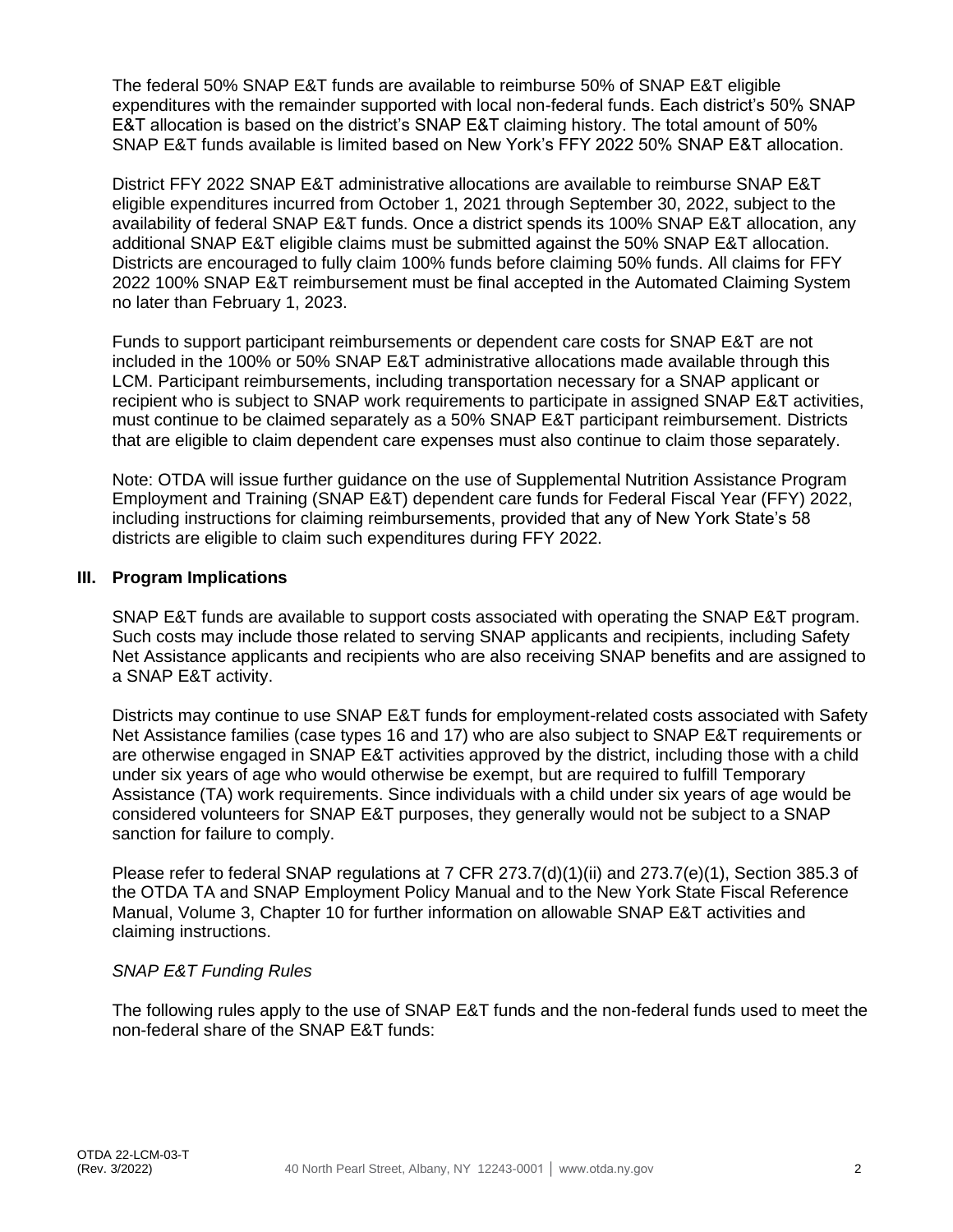#### *Eligible Services/Costs:*

- Districts must operate a SNAP E&T program consisting of case management services and one or more of the work activities authorized under 18 NYCRR § 385.9 that are included in a district's local employment plan as part of the district's SNAP E&T program. In all cases, individuals assigned to participate in SNAP E&T activities must be provided with case management services. Case management includes activities such as comprehensive intake assessments, individual service plans, progress monitoring and coordination with service providers. Case management may also include referrals to activities and supports outside of the district's SNAP E&T program, but districts can only use SNAP E&T funds for allowable activities. SNAP E&T work activity components may include, but are not limited to, work experience, job skills training, vocational training, education training, apprenticeships, job readiness activities, and supervised job search.
- Districts were previously informed in [21-ADM-05](https://otda.ny.gov/policy/directives/2021/ADM/21-ADM-05.pdf) that the 2018 Farm Bill permitted the use of SNAP E&T funds to reimburse 50 percent of non-federal funds expended on allowable costs associated with wages through a subsidized employment program, in accordance with applicable SNAP laws and regulations, as well as the federal cost principles in title 2 of the CFR. USDA Food and Nutrition Service (FNS) has issued recent clarification that in addition to 50% SNAP E&T administrative funds districts can also use 100% SNAP E&T funding for subsidized wages. Furthermore, USDA has clarified that subsidized employment programs with the exception of registered apprenticeships should last six months or less to allow an individual to move promptly into regular employment and should be limited to once every twelve months per SNAP participant unless the participant had dropped out of the activity due to no fault of their own (e.g., because of illness or a provider determination). Districts that are interested in operating a program where wages are subsidized with SNAP E&T funds must submit a proposal to OTDA for review and approval prior to implementing such a program. The proposal must provide the number of participants, the anticipated costs, partner organizations and their role (if applicable), a description of the training that will occur while the participant is engaged in the program and projected outcomes. Districts that choose not to operate a subsidized employment program in which the wages are directly subsidized with SNAP E&T funds can continue utilizing SNAP E&T funds to support the administration of a subsidized employment program. (case management staff, job developers, etc.). Further guidance related to the implementation of programs where participants' wages are subsidized with SNAP E&T administrative funds will be forthcoming.
- SNAP E&T funds may be used to provide allowable job retention services, including case management services to SNAP recipients for a minimum of 30 days and up to a maximum of 90 days following the date the SNAP recipient begins a job. To qualify for job retention services, the SNAP recipient must have participated in a SNAP E&T activity within 90 days prior to starting employment. SNAP E&T funds cannot be used to provide job retention services to applicants and recipients of Temporary Assistance to Needy Families (TANF)-funded assistance (case types 11 or 12), or two-parent families where neither parent is disabled and whose assistance costs are reported as Safety Net Assistance Federally Non-Participating Non-Maintenance of Effort (non-MOE) consistent with [06-LCM-09.](http://otda.ny.gov/policy/directives/2006/LCM/06-LCM-09.pdf)
- Mandatory SNAP E&T assignments may not exceed 30 hours per week/120 hours per month. However, individuals may volunteer to participate in SNAP E&T activities for an unlimited number of hours.

**Note: SNAP recipients who participate in assigned work activities for at least 30 hours per week cannot be sanctioned for SNAP purposes but may be subject to a TA sanction in those instances where the district determines that the individual willfully and without**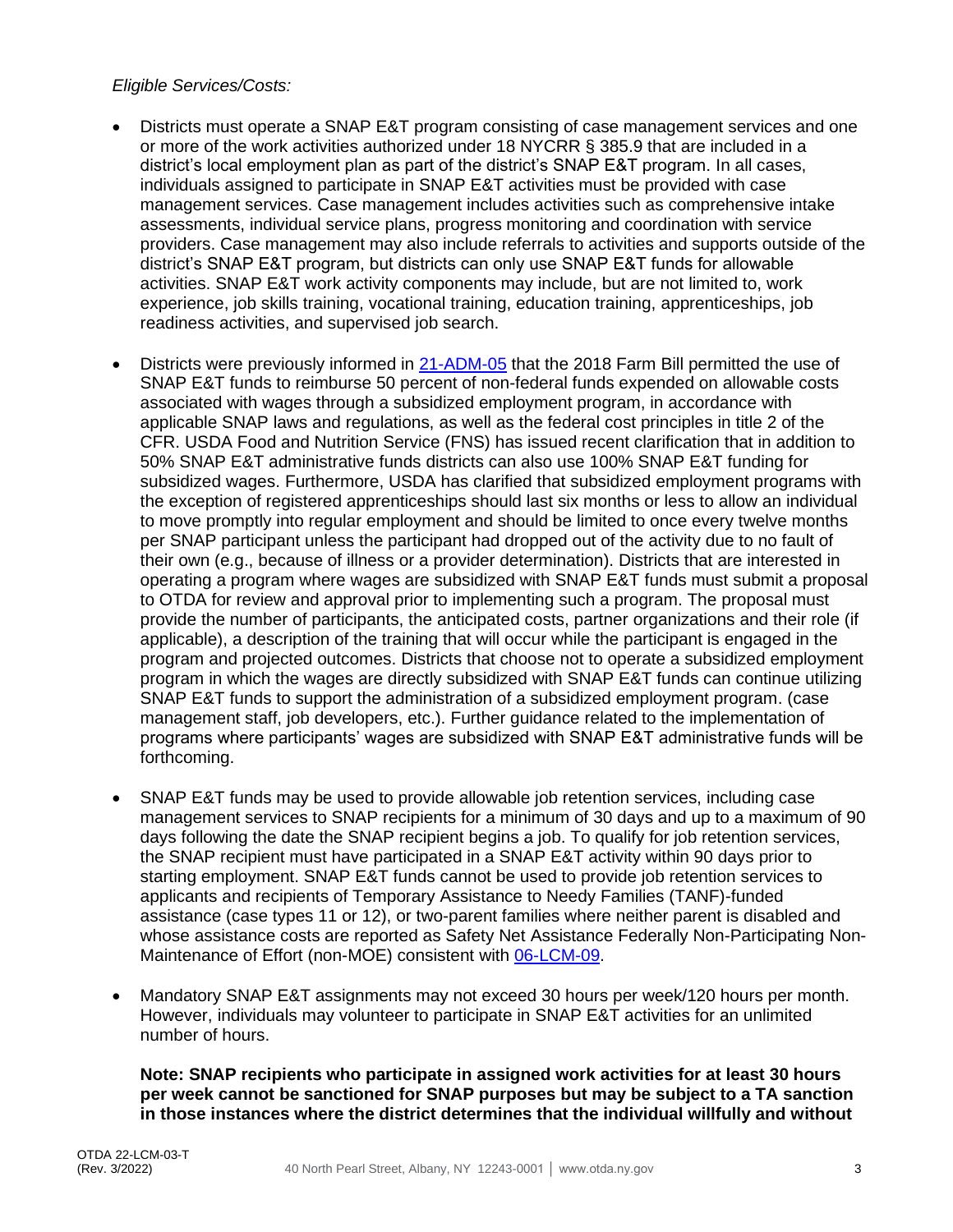#### **good cause refused or failed to comply with the assigned work requirement (see Section 385.11 and 385.12 of the TA and SNAP Employment Policy Manual for more information).**

SNAP E&T funds (100% or 50% SNAP E&T administrative funds) may be used to purchase laptops or other computer equipment that may be loaned to E&T participants who need such equipment to participate in SNAP E&T activities. In accordance with federal cost principles, the cost must be reasonably necessary and directly related to the operation of or participation in the SNAP E&T program. District's expenditures to maintain a laptop loaner program for participants' use while engaged in E&T activity components, are considered operational costs of the SNAP E&T program. Laptops or other computer equipment purchased *with 100% or 50% SNAP E&T administrative funds* may only be loaned to SNAP E&T participants and upon completion of the SNAP E&T program, all loaned equipment must be returned to the district or the E&T provider who loaned the laptop and/or equipment. Note: Districts can also purchase laptops, and/or other computer equipment including Wi-Fi access as a participant reimbursement using 50% SNAP E&T participant reimbursement funds. For more information, please see the Supportive Services (Participant Reimbursements) section below.

#### *Ineligible Services/Costs:*

- Services associated with substance abuse, including drug and alcohol addiction counseling and the costs associated with monitoring a client's compliance with a treatment program are not allowable uses of SNAP E&T funds. Any non-federal funds used in this regard cannot be used to meet the non-federal share of SNAP E&T costs.
- SNAP E&T funds and the non-federal funds used to meet the non-federal share of SNAP E&T costs cannot be used to reimburse the cost of supervision of work experience participants, or the cost of materials and/or equipment necessary to support a work experience placement (see [00-LCM-10\)](http://otda.ny.gov/policy/directives/2000/LCM/00_LCM-10.pdf).
- SNAP E&T funds cannot be used to supplant State, county, or local funds for educational programs generally available to residents. Moreover, the educational provider must not charge more, and the district cannot claim more, than what the general public or the individual would pay if not participating in E&T.
- SNAP E&T funds cannot be used to provide employment services for applicants and recipients of TANF-funded assistance (case types 11 or 12), or two-parent families where neither parent is disabled and whose assistance costs are reported as Safety Net Assistance Federally Non-Participating Non-MOE consistent with [06-LCM-09.](http://otda.ny.gov/policy/directives/2006/LCM/06-LCM-09.pdf)
- Consistent with federal regulations at 7 CFR 273.7(d)(1)(ii)(A), SNAP E&T funds and the nonfederal funds used to meet the non-federal share of SNAP E&T costs cannot be used to determine if an individual is required to participate in SNAP E&T work activities. This restriction includes any costs related to the evaluation of an individual's medical condition. SNAP E&T funds must not be used for medical screenings, examinations, or medical services of any kind. SNAP administrative funds may be used to support costs associated with the completion of medical screenings (see [18-LCM-01\)](http://otda.ny.gov/policy/directives/2018/LCM/18-LCM-01.pdf) which are done to evaluate if the individual is exempt or nonexempt from SNAP work requirements.

#### *Supportive Services (Participant Reimbursements)*

In accordance with federal regulations at 7 CFR 273.7(d)(4), districts must pay for or reimburse SNAP E&T participants, including applicants and volunteers, for expenses that are reasonably necessary and directly related to participation in the SNAP E&T program. SNAP E&T participant reimbursement funds may be used to provide eligible SNAP applicants and recipients with supportive services. As a reminder, funds to support participant reimbursements or dependent care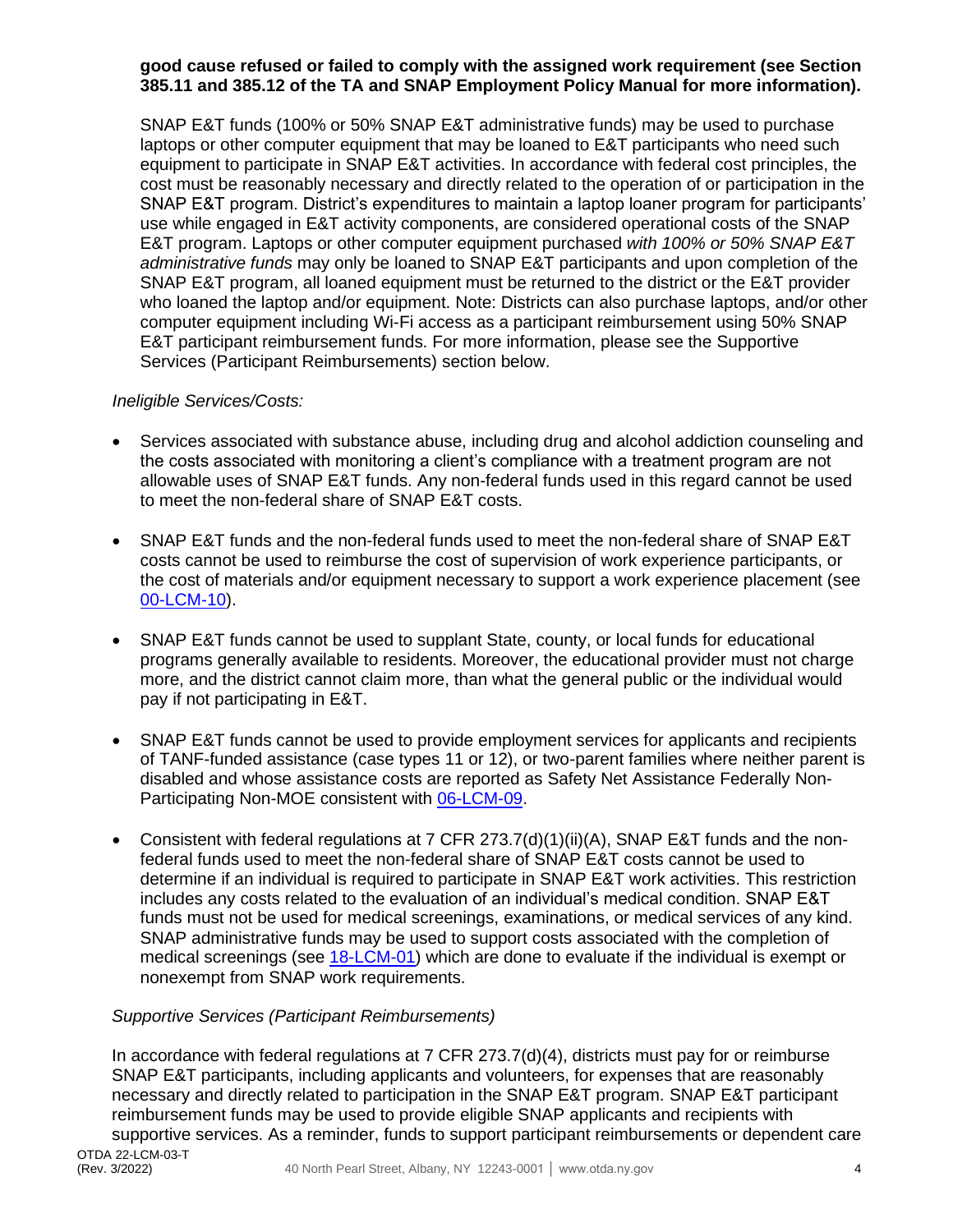costs for SNAP E&T are not included in the 100% or 50% SNAP E&T administrative allocations made available through this LCM. Participant reimbursements, including transportation necessary for a SNAP applicant or recipient who is subject to SNAP work requirements to participate in assigned SNAP E&T activities, must continue to be claimed separately as a 50% SNAP E&T participant reimbursement. Districts that are eligible to claim dependent care expenses must also continue to claim those separately. Additionally, districts may use SNAP E&T participant reimbursement funds to provide supportive services to Safety Net Assistance families (case types 16 and 17) who are also subject to SNAP E&T work requirements or are otherwise engaged in SNAP E&T activities approved by the district. However, federal SNAP E&T participant reimbursement funds and the associated non-federal funds used for participant reimbursement costs cannot be used to provide supportive services to applicants and recipients of TANF-funded assistance (WMS case types 11 or 12), or two-parent families where neither parent is disabled and whose assistance costs are reported as Safety Net Assistance Federally Non-Participating Non-MOE consistent with [06-LCM-09.](http://otda.ny.gov/policy/directives/2006/LCM/06-LCM-09.pdf) The same restriction applies to the use of SNAP E&T Dependent Care funds.

Allowable participant reimbursement costs include transportation costs (other than payments for automobile insurance, registrations, and automobile purchases), as well as costs for clothing, equipment or tools required for the job. As noted above, SNAP E&T participant reimbursement funds and dependent care costs must both be claimed separately from SNAP E&T administrative funds. The payment type for authorizing a SNAP E&T participant reimbursement is F2 (SNAP Employment/Training-related expense) and may be authorized only on the following case types:

- 16 (Safety Net Cash Assistance)
- 17 (Safety Net Non-Cash Assistance)
- 31 (Non-Public Assistance SNAP)
- 32 (Public Assistance and Non-Public Assistance Mixed Household) provided the household is not applying for or receiving TANF-funded assistance (case type 11 or 12).

The payment type for authorizing dependent care costs is F3 (dependent care costs). Payment type F3 is only used when the district has determined that the situation is not eligible for Child Care Block Grant (CCBG) funds but is eligible for SNAP E&T Dependent Care reimbursement (see [20-](https://otda.ny.gov/policy/directives/2020/LCM/20-LCM-04.pdf) [LCM-04](https://otda.ny.gov/policy/directives/2020/LCM/20-LCM-04.pdf) for additional information).

Participant reimbursements also include any materials or tools reasonably necessary for participation in a SNAP E&T component including Wi-Fi access, laptops, and tablets. Accordingly, districts may use SNAP E&T participant reimbursement funds that are *not* included in the 100% or 50% SNAP E&T administrative allocations to reimburse participants for technology-related expenses. As indicated in the Ineligible Services/Costs section above, the use of SNAP E&T funds for the cost of materials and/or equipment necessary to support a work experience placement is prohibited. Districts that have established a cap for participant reimbursements are reminded that if the amount the participant needs to participate in an E&T program exceeds the cap, the individual must be exempt from mandatory SNAP E&T.

SNAP E&T participant reimbursement funds may be used to provide eligible SNAP participants with supportive services to assist them in retaining employment for a minimum of 30 days and *up to a maximum of 90 days* following the date the employment started. To qualify for the receipt of participant reimbursement funds as a retention service, a SNAP recipient who is employed must have participated in another SNAP E&T activity within 90 days prior to starting employment.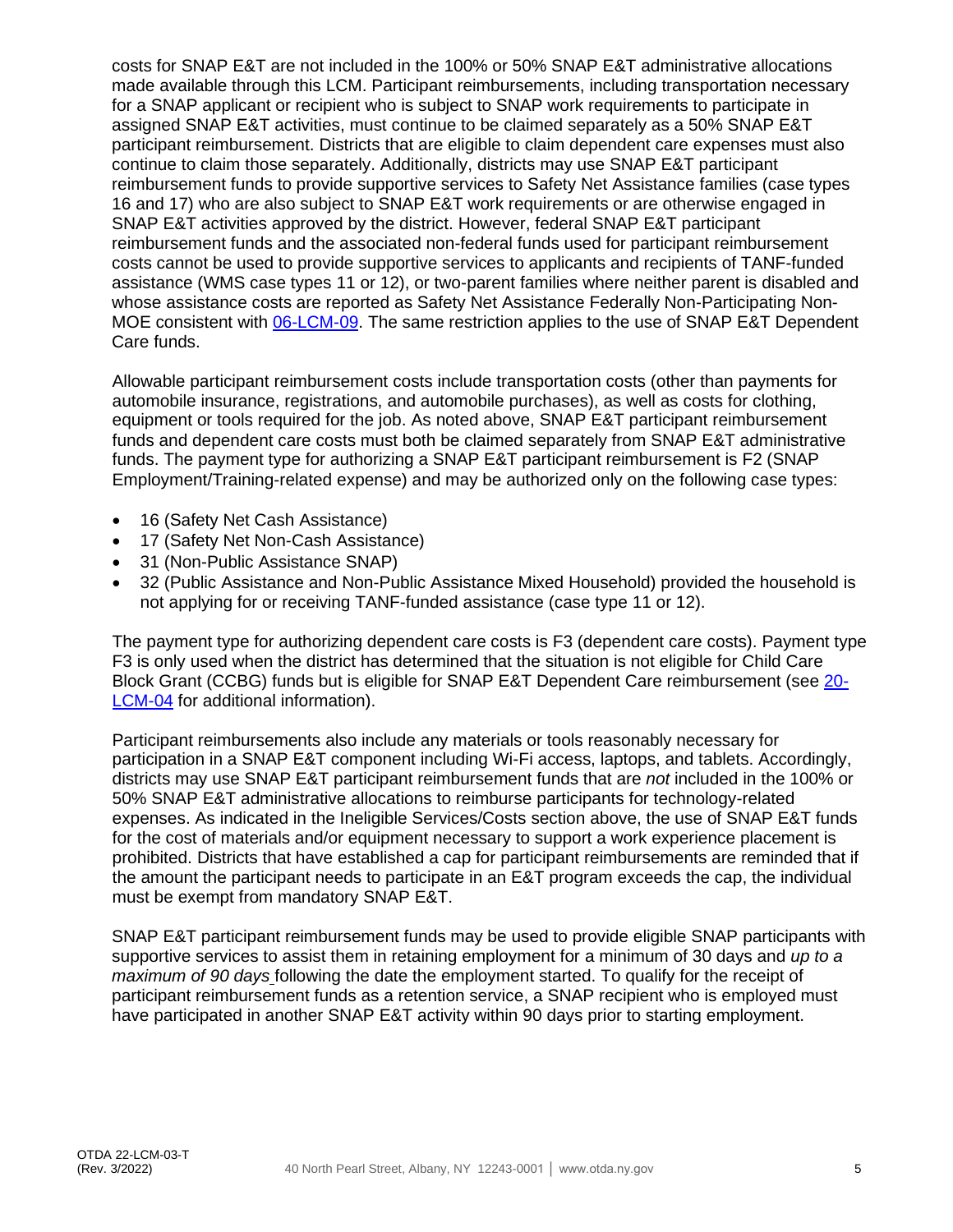#### *Evaluating SNAP Employability and Able-Bodied Adult without Dependents (ABAWD) Status*

Districts are required to properly code the SNAP employability and ABAWD status of each individual applying for or receiving SNAP benefits, including those individuals who are concurrently applying for or receiving TA. Districts enter the SNAP employability and ABAWD codes on WMS or myWorkspace (myWorkspace is only available to districts outside of New York City) to record whether or not the individual is subject to SNAP work requirements and/or ABAWD work requirements. The SNAP employability and ABAWD status of each individual should also be reviewed at recertification and any time the household reports a change in circumstances during the certification period. The criteria that would render an individual exempt from SNAP work requirements and the criteria for identifying who is subject to ABAWD work requirements are listed in 18 NYCRR § 385.3.

#### **IV. Claiming Instructions**

OTDA provides a Cognos report entitled the "Local District PA-SNAP Claiming Tool" for the purpose of allocating employment program costs in districts outside of NYC that are not directly charged to the benefiting program and are allowable under all funding sources. This Claiming Tool provides needed information on the number of TA adult individuals who are subject to TA and/or SNAP employment requirements or are exempt but are voluntarily engaged in unpaid work activities approved by the district.

The Claiming Tool also includes TA and SNAP recipients who are working less than 30 hours per week. The count for individuals who are engaged in unsubsidized employment for more than 30 hours per week is limited to those individuals who are concurrently participating in another SNAP E&T work activity, are concurrently or had participated in another SNAP E&T work activity within the past 90 days prior to becoming employed. The numbers displayed in the SNAP section of the Claiming Tool also include the number of SNAP only (case type 31) recipients who are engaged in unpaid work activities or subsidized employment during the report month, as reported by the district through the Welfare-To-Work Caseload Management System. These numbers of individuals can be used to determine the allocation claiming percentages for use on the Schedule D-3, Allocation and Claiming of Administrative Costs for Employment Programs, [LDSS-2347-B1.](http://otda.state.nyenet/ldss_eforms/eforms/2347B1.pdf) Instructions for completing the Schedule D-3 can be found in the Fiscal Reference Manual (FRM) Volume 3, Chapter 10.

New York City will continue to use their in-house produced Engagement Report for this purpose. Guidelines for using the Engagement Report are contained in FRM Volume 3, Chapter 10.

The FRM is available at: FRM Vol. 3 – <https://otda.ny.gov/resources/fiscal-reference/FRM-3.pdf>

The Local District PA-SNAP Claiming Tool is available on a monthly basis in Cognos using the following link: [Local District PA-SNAP Claiming Tool \(Revised May 2017\)](https://biservices.its.ny.gov/ibmcognos/bi/?pathRef=.public_folders%2FGlobal%2BReports%2FOTDA%2FEmployment%2BPrograms%2BReports%2FSNAP%2BE%2526T%2FLocal%2BDistrict%2BPA-SNAP%2BClaiming%2BTool%2B%2528Revised%2BMay%2B2017%2529)

Districts experiencing problems accessing Cognos can call the Customer Response Center at: (800) 342-3010.

Districts may file supplemental claims transferring SNAP E&T eligible expenditures from the 100% category to the 50% category once they exceed their 100% SNAP E&T allocation. This will result in the district receiving these funds sooner without waiting for the State to shift the claims.

All claims for FFY 2022 100% SNAP E&T reimbursement must be final accepted in the Automated Claiming System no later than February 1, 2023.